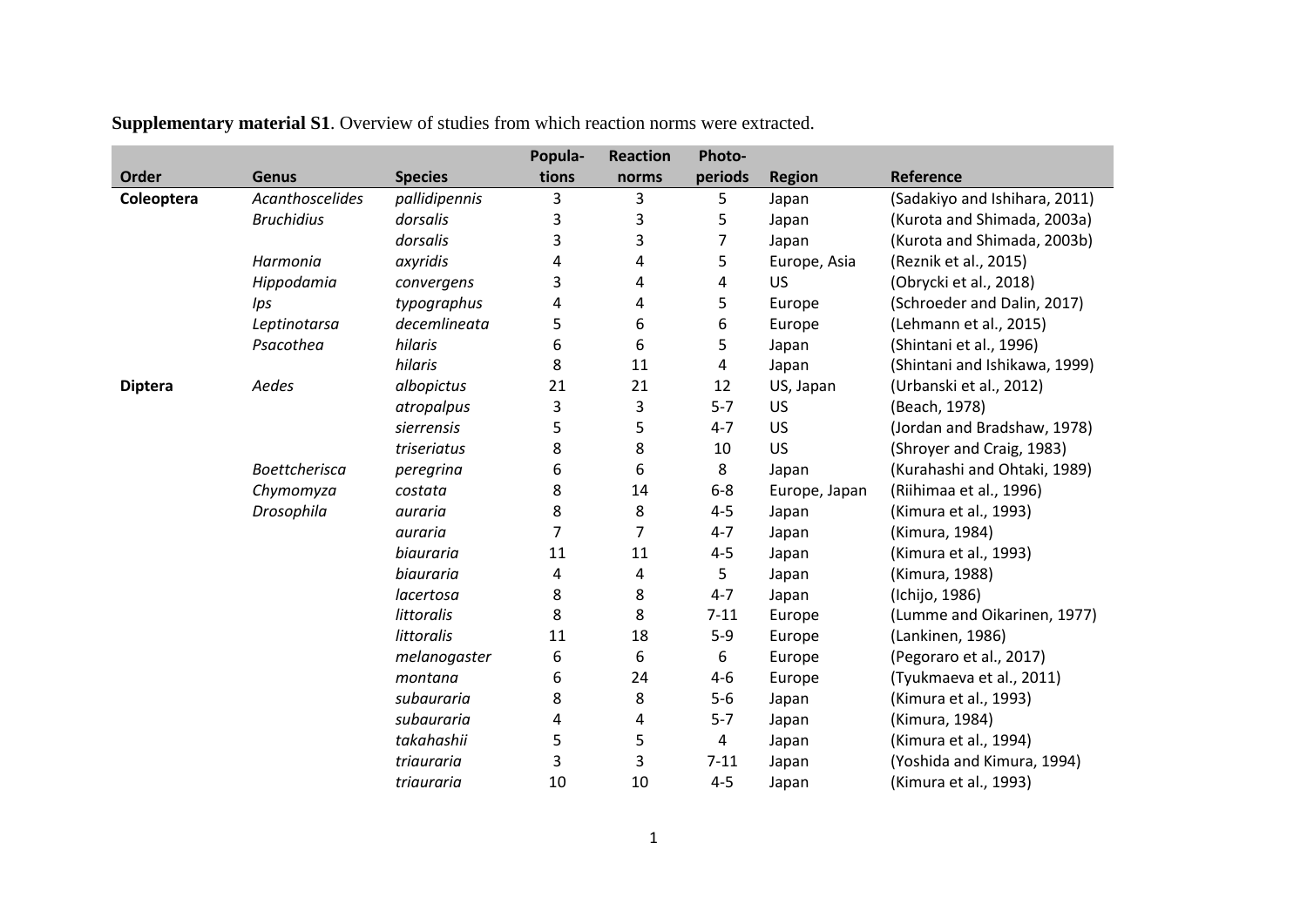|             |                  |                | Popula- | <b>Reaction</b> | Photo-    |               |                               |
|-------------|------------------|----------------|---------|-----------------|-----------|---------------|-------------------------------|
| Order       | <b>Genus</b>     | <b>Species</b> | tions   | norms           | periods   | <b>Region</b> | Reference                     |
|             |                  | triauraria     | 4       | 4               | $5-6$     | Japan         | (Kimura, 1984)                |
|             | Sarcophaga       | similis        | 4       | 4               | $7 - 8$   | Japan         | (Yamaguchi and Goto, 2019)    |
|             | Wyeomyia         | smithii        | 16      | 16              | $16 - 21$ | US            | (Bradshaw et al., 2003)       |
| Hemiptera   | Laodelphax       | striatellus    | 3       | 3               | $5-6$     | Asia          | (Hou et al., 2016)            |
|             |                  | striatellus    | 8       | 8               | $6 - 8$   | Japan         | (Noda, 1992)                  |
|             | Nezara           | viridula       | 5       | 5               | $5 - 8$   | Japan         | (Musolin et al., 2011)        |
|             | Orius            | sauteri        | 5       | 5               | $6 - 8$   | Japan         | (Shimizu and Kawasaki, 2001)  |
|             |                  | sauteri        | 8       | 8               | $6 - 8$   | Japan         | (Ito and Nakata, 2000)        |
|             | Rhopalosiphum    | padi           | 3       | 3               | 11        | Europe        | (Lushai and Harrington, 1996) |
| Hymenoptera | Asobara          | japonica       | 9       | 9               | 5         | Japan         | (Murata et al., 2013)         |
|             | Nasonia          | vitripennis    | 7       | $\overline{7}$  | 8         | Europe        | (Paolucci et al., 2013)       |
| Lepidoptera | Atrophaneura     | alcinous       | 6       | 6               | 5         | Japan         | (Kato, 2005)                  |
|             |                  |                |         |                 |           |               | (Takeda and Chippendale,      |
|             | Diatraea         | grandiosella   | 3       | 3               | 6         | <b>US</b>     | 1982)                         |
|             | Helicoverpa      | armigera       | 5       | 5               | 6         | Asia          | (Chen et al., 2013)           |
|             |                  | armigera       | 3       | 3               | 6         | Japan         | (Qureshi et al., 2000)        |
|             |                  | armigera       | 3       | 3               | $4 - 5$   | Japan         | (Shimizu and Fujisaki, 2006)  |
|             |                  | armigera       | 3       | 3               | 5         | Japan         | (Shimizu and Fujisaki, 2002)  |
|             | Hyphantria       | cunea          | 4       | 4               | $4 - 5$   | Japan         | (Gomi and Takeda, 1996)       |
|             |                  | cunea          | 3       | 3               | $4 - 6$   | Japan         | (Gomi et al., 2009)           |
|             | <b>Inachis</b>   | io             | 3       | 3               | 9         | Europe        | (Pullin, 1986)                |
|             | Leucoma          | candida        | 5       | 5               | $4 - 5$   | Japan         | (Kuwana, 1986)                |
|             | Papilio          | glaucus        | 3       | 3               | $8 - 11$  | US            | (Ryan et al., 2018)           |
|             |                  | memnon         | 4       | 4               | 8         | Japan         | (Yoshio and Ishii, 1998)      |
|             | Pararge          | Aegeria        | 4       | 4               | 4         | Europe        | (Lindestad et al., 2019)      |
|             | Phyllonorycter   | ringoniella    | 5       | 5               | 4         | Japan         | (Ujiye, 1985)                 |
|             | Pieris           | rapae          | 7       | $\overline{7}$  | $5 - 8$   | Japan         | (Hashimoto et al., 2008)      |
|             | <b>Sericinus</b> | montelus       | 6       | 6               | 9         | Asia          | (Wang et al., 2012)           |
|             | Zygaena          | trifolii       | 5       | 5               | $8 - 11$  | Europe        | (Wipking, 1988)               |
| Neuroptera  | Chrysopa         | oculata        | 9       | 9               | $4 - 6$   | US            | (Nechols et al., 1987)        |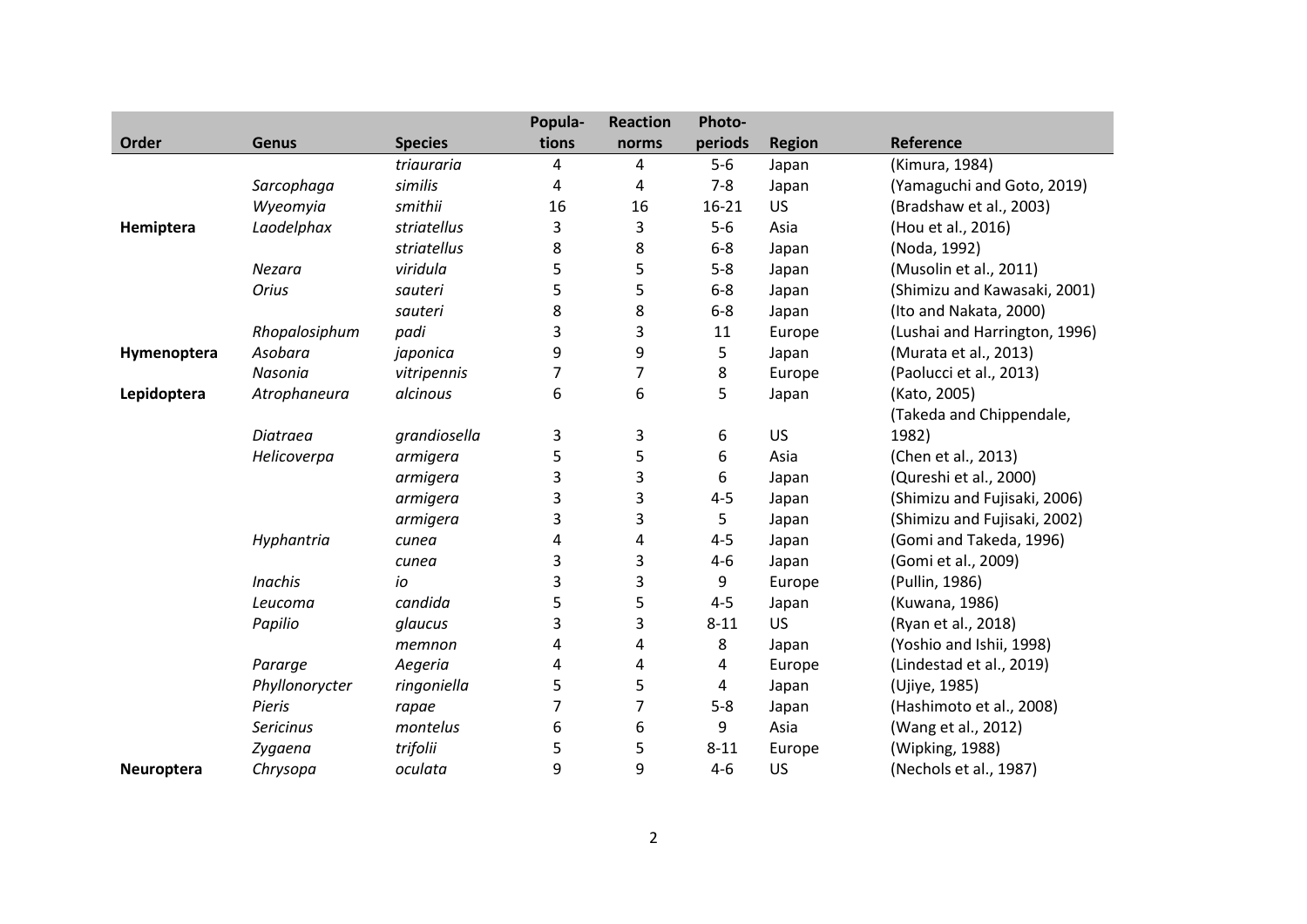|                       |              |                | Popula- | Reaction | Photo-   |        |                            |
|-----------------------|--------------|----------------|---------|----------|----------|--------|----------------------------|
| Order                 | <b>Genus</b> | <b>Species</b> | tions   | norms    | periods  | Region | <b>Reference</b>           |
| <b>Thysanoptera</b>   | Haplothrips  | brevitubus     |         | 13       | 6        | Japan  | (Fujimoto et al., 2014)    |
|                       | Thrips       | nigropilosus   | 6       | 6        | $4-6$    | Japan  | (Nakao, 2011)              |
| <b>Trombidiformes</b> | Tetranychus  | pueraricola    | 33      | 33       | 5        | Japan  | (Suwa and Gotoh, 2006)     |
|                       |              | urticae        | 10      | 10       | 7-9      | Europe | (Vaz Nunes et al., 1990)   |
|                       |              | urticae        |         |          | $6-8$    | Japan  | (So and Takafuji, 1992)    |
|                       |              | urticae        | 8       | 8        | $7 - 12$ | Europe | (Koveos et al., 1993)      |
|                       |              | urticae        |         | 6        | $5 - 11$ | Japan  | (Gotoh and Shinkaji, 1981) |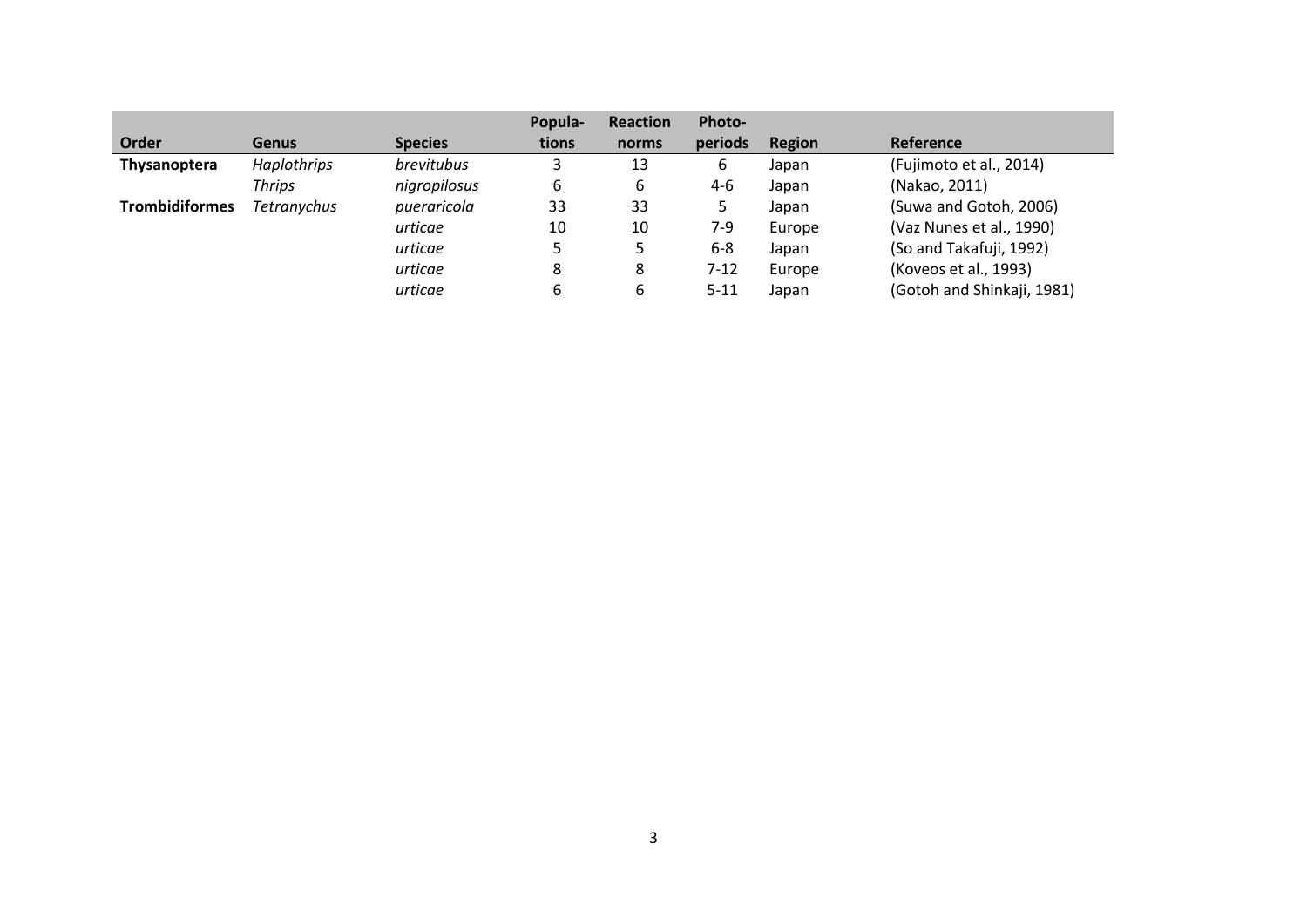# **Supplementary material S2**: Search terms for meta-analysis.

# **Overview**

This document describes the second search in Web of Science on 10.12.2018.

We searched for

TS = (("day length" OR photoperiod\* OR diapaus\* OR hibern\* OR dorman\*) AND (geogr\* OR "range" OR latitud\* OR longitud\* OR cline\$ OR clinal))

but excluded all articles that were found in the first search, as well as all review articles, retractions and corrections. We then filtered the 6575 results by research area and invertebrate-related terms. In particular, we:

- 1) Included all entomological articles (634)
- 2) Included all articles with invertebrate taxa (75 terms) named in title, keywords or abstract (901 articles)
- 3) All zoological articles that name no vertebrate (61 terms) in the title (192 articles)
- 4) All articles from ecology, evolutionary biology and genetics which name no vertebrate, plant or microbe (80 terms) in their title (572 articles).
- 5) All articles from relevant other topics (11 topics) that name no human psychological condition, vertebrate, plant or microbe (85 terms) in their title (288)

From these 2562 articles we excluded all references that name aquatic environments, unless they also named terrestrial environments. 2528 articles remained.

#### **Details**

Below are the exact search terms, with search ID and number of hits in red.

#1 TS = ((photoperiodic AND (geogr\* OR range)) OR (photoperiod\* AND latitud\*) OR (photoperiod\* AND longitud\*)) 1820

#2 (TS = (("day length" OR photoperiod\* OR diapaus\* OR hibern\* OR dorman\* ) AND (geogr\* OR "range" OR latitud\* OR longitud\* OR cline\$ OR clinal)) not #1) *AND*  **DOCUMENT TYPES:** (Article OR Abstract of Published Item OR Book OR Book Chapter OR Data Paper OR Database Review OR Discussion OR Editorial Material OR Excerpt OR Letter OR Note OR Proceedings Paper) 6575

# $#3$  #2 and SU = "entomology"  $634$

 $#4$  #2 not #3 AND TS =(invertebrat\* OR worm\* OR annelid\* OR platyhelminth\* OR nematod\* OR mollusc\* OR gastropod\* OR slug\* OR snail\* OR arthropod\* OR chelicer\* OR arachnid\* OR aranea\* OR acari OR tetranych\* OR ixod\* OR opilion\* OR spider\* OR \*scorpio\* OR tick\$ OR mite\$ OR harvestmen OR crustace\* OR malostraca\* OR isopod\* OR woodlice OR oniscid\* OR armadillium OR myriapod\* OR chilopod\* OR diplopod\* OR pauropod\* OR symphyla OR millipede\* OR centipede\* OR hexapod\* OR collembol\* OR springtail\* OR insect\$ OR blattodea OR \*ptera OR mantodea OR odonata OR phasmatodea OR psocodea OR thysanura OR zygentoma OR psyllid\* OR stenorrhyn\* OR cockroach\* OR beetle\$ OR earwig\* OR \*fly OR \*flies OR droso\* OR mosquit\* OR \*bug\$ OR aphid\* OR adelgid\* OR phyllox\* OR \*wasp\$ OR (\*bee OR \*bees) OR (ant OR ants) OR mantis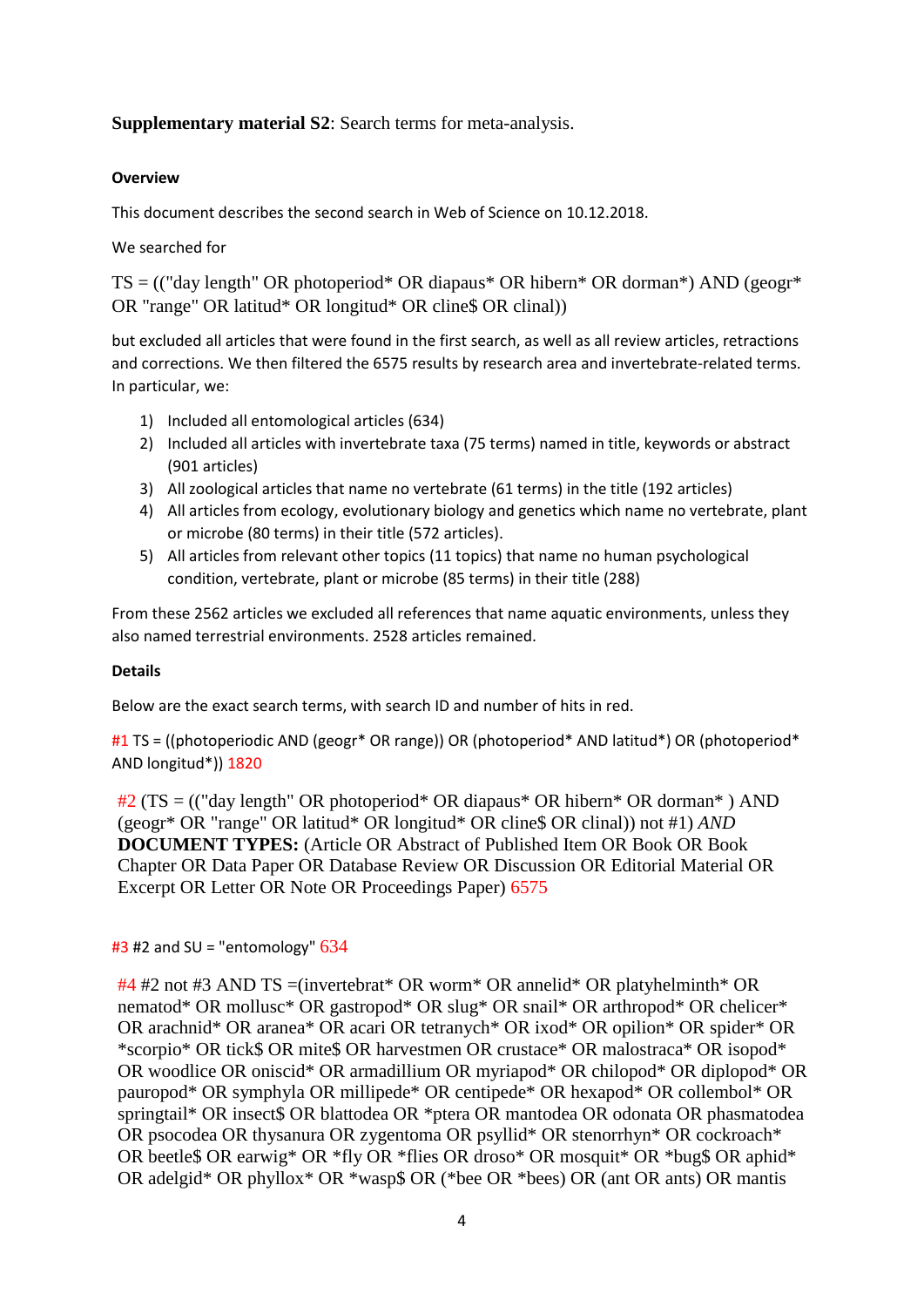OR grasshopper\* OR locust\* OR cricket\* OR louse OR lice OR flea\$ OR moth\$ OR thrip\* OR silverfish) NOT TI = (paleo\* or \$chiroptera\*)  $901$ 

 $#5$  #2 not #3 not #4 AND SU = "Zoology" NOT TI = (palaeo\* OR \$vertebra\* OR \*fish\* OR \$amphib\* OR \$salientia\* OR \$anura\* OR \$caudata OR \$salamand\* OR newt\$ OR \$gymnophion\* OR frog\$ OR tadpole\$ OR toad\$ OR \$reptil\* OR \$crocodil\* OR \*sauria\* OR \$squamat\* OR \$lizard\* OR \$lacert\* OR \$gekko\* OR \$serpent\* OR \$snake\* OR \$testudin\* OR \$turtle\* OR \$tortois\* OR \$mammal\* OR \$rodent\* OR \$sciurid\* OR \$hamster\* OR \*mouse\* OR \*mice\* OR \$squirrel\* OR \$rabbit\* OR \$hare OR \$hares OR \$chiropt\* OR \$bat OR \$bats OR \$myotis OR \$sorciomorpha OR \$soricid\* OR \$talpid\* OR \$shrew\* OR \$marmot\* OR \$mole OR \$moles OR \$primat\* OR \$carnivora OR \$ursid\* OR \$ursus OR \$felid OR \$felids OR "\$sea lion" OR "\$fur seal" OR "\$elephant seal" OR \$marsupi\* OR \$goat\* OR \$sheep\* OR \$deer OR \$cattle OR estrus OR suprachiasm\*) 192

 $#6$  #2 not #3 not #4 AND SU = (ENVIRONMENTAL SCIENCES ECOLOGY OR EVOLUTIONARY BIOLOGY OR GENETICS HEREDITY OR BIODIVERSITY CONSERVATION OR SOIL SCIENCE NOT Zoology) NOT TI = (palaeo\* OR \$vertebra\* OR \*fish\* OR \$amphib\* OR \$salientia\* OR \$anura\* OR \$caudata OR \$salamand\* OR newt\$ OR \$gymnophion\* OR frog\$ OR tadpole\$ OR toad\$ OR \$reptil\* OR \$crocodil\* OR \*sauria\* OR \$squamat\* OR \$lizard\* OR \$lacert\* OR \$gekko\* OR \$serpent\* OR \$snake\* OR \$testudin\* OR \$turtle\* OR \$tortois\* OR \$mammal\* OR \$rodent\* OR \$sciurid\* OR \$hamster\* OR \*mouse\* OR \*mice\* OR \$squirrel\* OR \$rabbit\* OR \$hare OR \$hares OR \$chiropt\* OR \$bat OR \$bats OR \$myotis OR \$sorciomorpha OR \$soricid\* OR \$talpid\* OR \$shrew\* OR \$marmot\* OR \$mole OR \$moles OR \$primat\* OR \$carnivora OR \$ursid\* OR \$ursus OR \$felid OR \$felids OR "\$sea lion" OR "\$fur seal" OR "\$elephant seal" OR \$marsupi\* OR \$goat\* OR \$sheep\* OR \$deer OR \$cattle OR estrus OR suprachiasm\*OR microb\* OR bacteria\* OR fung\* OR \*ceae OR bloom OR yield OR germination OR molecular OR simulation OR QTL OR spring OR cell\* OR tiller OR cultivar\* OR bud\* OR chill\* OR (tree NEAR phenology))  $572$ 

 $#7$  #2 not #3 not #4 not #5 not #6 NOT SU = (ENTOMOLOGY OR ZOOLOGY OR ENVIRONMENTAL SCIENCES ECOLOGY OR EVOLUTIONARY BIOLOGY OR GENETICS HEREDITY OR BIODIVERSITY CONSERVATION OR SOIL SCIENCE OR AGRICULTURE OR PLANT SCIENCES OR FORESTRY OR FOOD SCIENCE TECHNOLOGY) AND SU = (SCIENCE TECHNOLOGY OTHER TOPICS OR LIFE SCIENCES BIOMEDICINE OTHER TOPICS OR ENDOCRINOLOGY METABOLISM OR NEUROSCIENCES NEUROLOGY OR PHYSIOLOGY OR REPRODUCTIVE BIOLOGY OR INFECTIOUS DISEASES OR BEHAVIORAL SCIENCES OR ANATOMY MORPHOLOGY OR HEMATOLOGY OR HEALTH CARE SCIENCES SERVICES ) NOT TI = (human OR sleep\* OR disorder OR depress\* OR palaeo\* OR \$vertebra\* OR \*fish\* OR \$amphib\* OR \$salientia\* OR \$anura\* OR \$caudata OR \$salamand\* OR newt\$ OR \$gymnophion\* OR frog\$ OR tadpole\$ OR toad\$ OR \$reptil\* OR \$crocodil\* OR \*sauria\* OR \$squamat\* OR \$lizard\* OR \$lacert\* OR \$gekko\* OR \$serpent\* OR \$snake\* OR \$testudin\* OR \$turtle\* OR \$tortois\* OR \$mammal\* OR \$rodent\* OR \$sciurid\* OR \$hamster\* OR \*mouse\* OR \*mice\* OR \$squirrel\* OR \$rabbit\* OR \$hare OR \$hares OR \$chiropt\* OR \$bat OR \$bats OR \$myotis OR \$sorciomorpha OR \$soricid\* OR \$talpid\* OR \$shrew\* OR \$marmot\* OR \$mole OR \$moles OR \$primat\* OR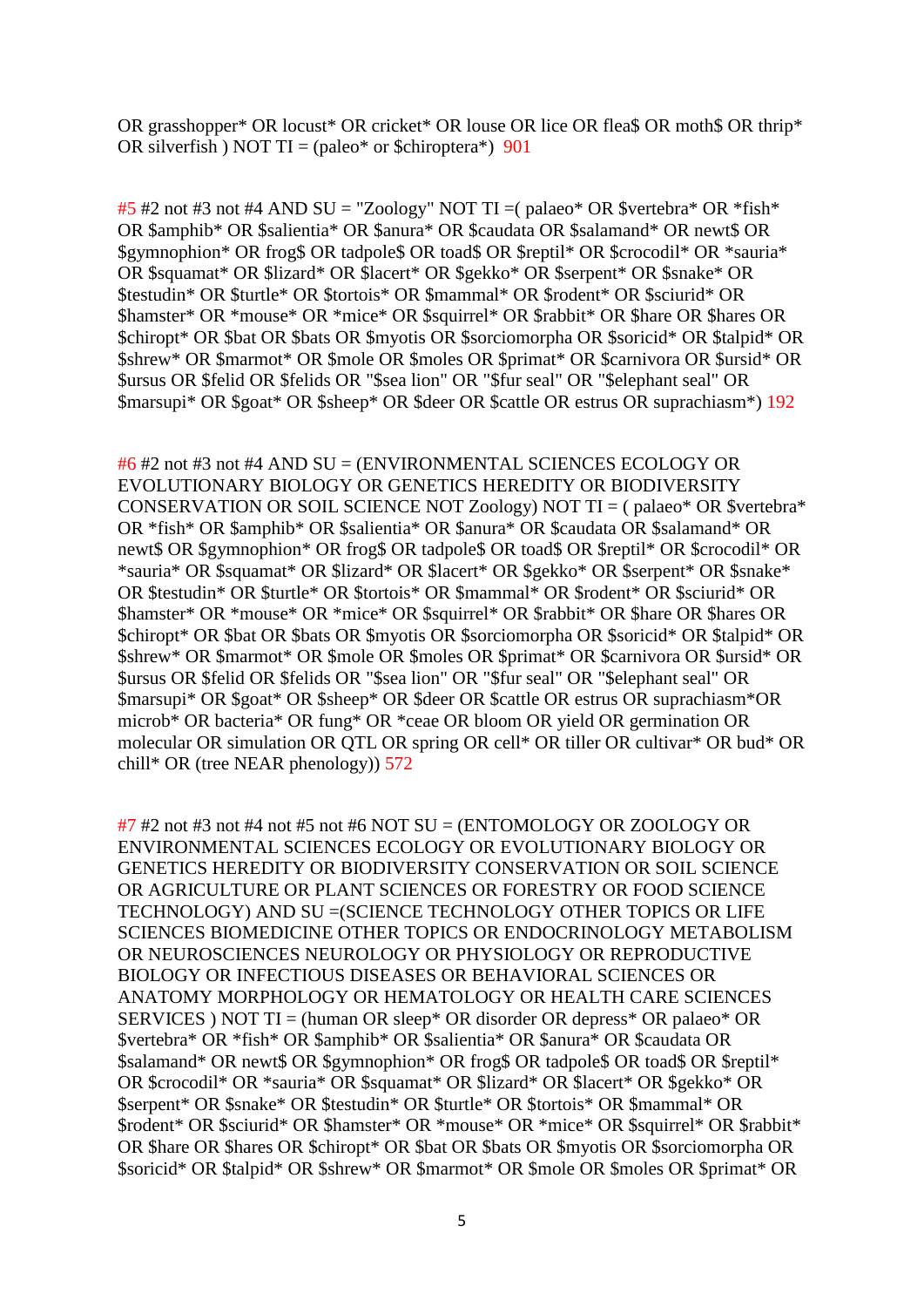\$carnivora OR \$ursid\* OR \$ursus OR \$felid OR \$felids OR "\$sea lion" OR "\$fur seal" OR "\$elephant seal" OR \$marsupi\* OR \$goat\* OR \$sheep\* OR \$deer OR \$cattle OR estrus OR suprachiasm\*OR microb\* OR bacteria\* OR fung\* OR \*ceae OR bloom OR yield OR germination OR molecular OR simulation OR QTL\* OR arabidopsis OR spring OR cell\* OR tiller OR cultivar\* OR bud\* OR chill\* OR (tree NEAR phenology)) 288

#8 (#3 or #4 or #5 or #6 or #7 AND TS = (terrest\*)) or (#3 or #4 or #5 or #6 or #7 not TS = (marine\* OR aquat\* OR limno\* OR water )) 2528

We repeated the search in the Web of Science KCI (Korean Journal Database), but without article type restrictions, in the Russian Science Citation Index (excluding reviews), and in the SciELO Citation Index (excluding reviews):

| Search<br>number | KCI | <b>RCI</b> | SciELO |
|------------------|-----|------------|--------|
|                  | 4   | 30         | 52     |
|                  | 72  | 64         | 134    |
| 3                | 0   | 9          |        |
| 4                | 11  | 11         | 13     |
|                  | 0   | 3          | 3      |
| 6                | 0   | 11         |        |
|                  |     |            | 8      |
| 8                | 14  | 38         | 37     |
|                  |     |            |        |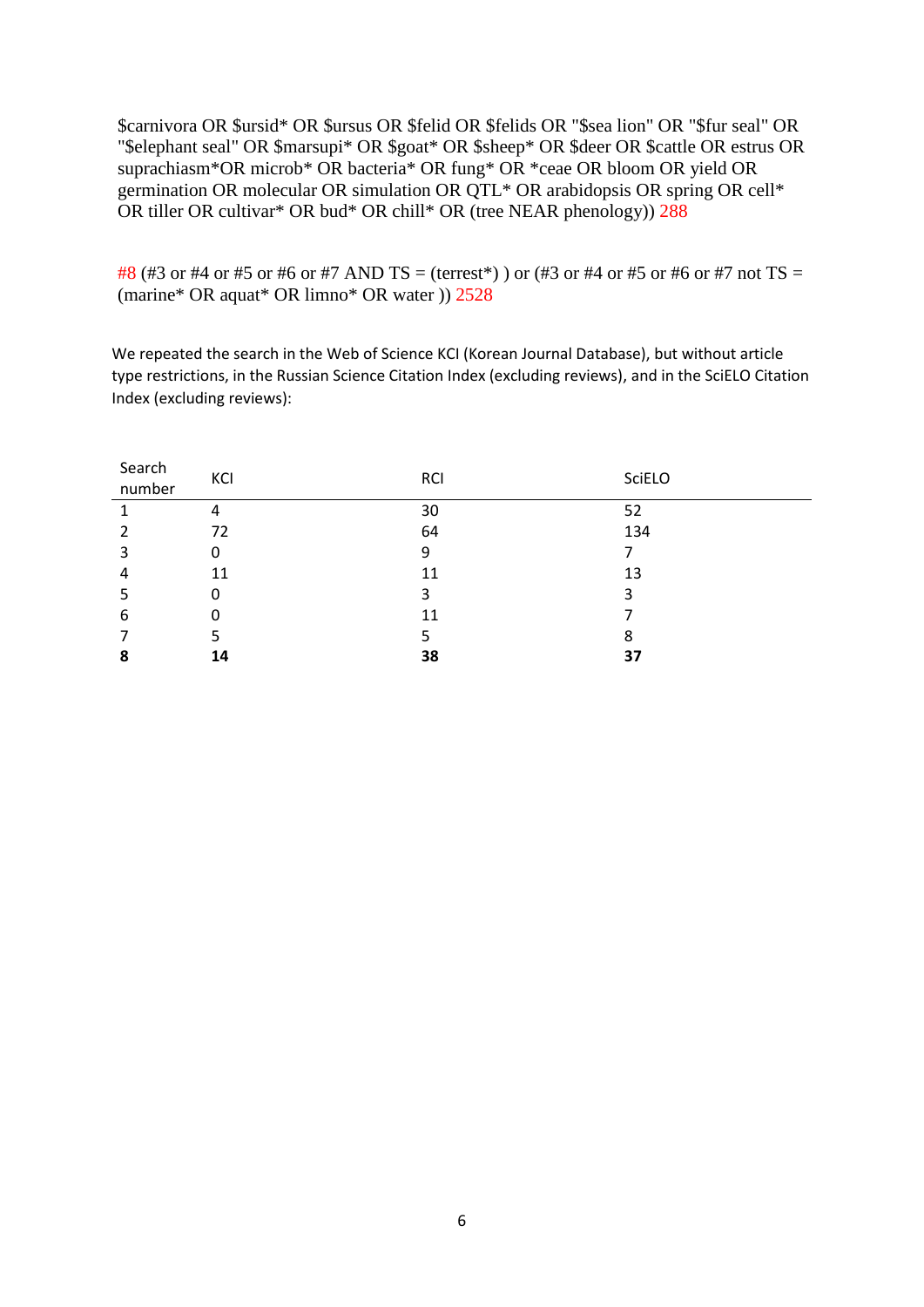#### **Supplementary material S3**: Details on the MCMC approach.

We derived midpoints and variance composition from reaction norms, but the data was relatively scarce (on average seven data points per reaction norm). Hence standard non-linear regression techniques did not always yield reasonable estimates, for example the slope could not be estimated when there was only one data point present on the sloped part of the reaction norm. Nevertheless, the range of the possible parameter space can be estimated with Markov chain Monte Carlo methods. We thus estimated the 4-dimensional credible parameter space and calculated the variance components based on this parameter space.

### *MCMC specifications*

We used rjags (Plummer 2018) to run Markov chain simulations on each of the 447 reaction norms. We ran 4 replicate chains with lengths of 11,000 iterations and discarded a burn-in of 1,000 iterations. We specified our model with (eq. 5), and consequently chose the binomial density function to estimate the likelihood. If specified in the primary study, we used the sample sizes of each day length treatment as number of trials, otherwise we used the global average of the study. For those studies that did not mention sample sizes, we used a global average of 100 trials for each of the data points. We implemented uninformative priors for all four parameters. These were:

*b* ~ unif  $\{-100, 100\}$  $c \sim$  unif  $\{0, 1\}$  $d \sim$  unif  $\{c, 1\}$  $e \sim$  unif  $\{D_{\min}, D_{\max}\}\$ , with  $D_{\min}$  and  $D_{\max}$  being the range of applied day length treatments, converted in ordinal days.

The upper limit of the logit-function was constrained to be higher than the lower limit, because otherwise switching between the two equal solutions (positive slope,  $d > c$  and negative slope,  $c < d$ ) would render the chain unidentifiable. Despite the relative data scarcity, the four replicate Markov chains mixed well in nearly all cases, providing a well-defined frequency distribution. We repeated the analyses on the untransformed day length reaction norms to obtain a critical day length estimate that is comparable to those obtained in earlier studies.

The MCMC algorithms provided a 4-dimensional parameter space to define continuous reaction norms, and we calculated the variance components of those curves that fall within the credible intervals. To do so, we followed the trace of the MCMC algorithm. For each iteration step we sampled 1000 equally spaced day lengths around the proposed inflection point  $e \pm 100$ days, and performed the variance calculations (eq. 1-5) on the proposed parameters *b*,*c*,*d* and *e*. Following the logic of the MCMC algorithm, we reported the 0.025 and 0.975 quantiles of the resulting frequency distribution as credible intervals.

$$
\sigma_{within}^2 \stackrel{\text{def}}{=} \frac{\sum p_x * (1 - p_x)}{n}; n = \text{number of treatments} \tag{eq. 1}
$$

$$
\sigma_{among}^2 \stackrel{\text{def}}{=} \frac{\Sigma (p_x - \overline{p_x})^2}{n - 1} \tag{eq. 2}
$$

$$
r = \frac{\sigma_{among}^2}{\sigma_{among}^2 + \sigma_{within}^2}
$$
 (eq. 3)

$$
\sigma_P^2 = \sigma_{among}^2 + \sigma_{within}^2 \tag{eq.4}
$$

$$
p(x) = c + \frac{(a-c)}{1 + \exp(b*(x-e))}
$$
 (eq. 5)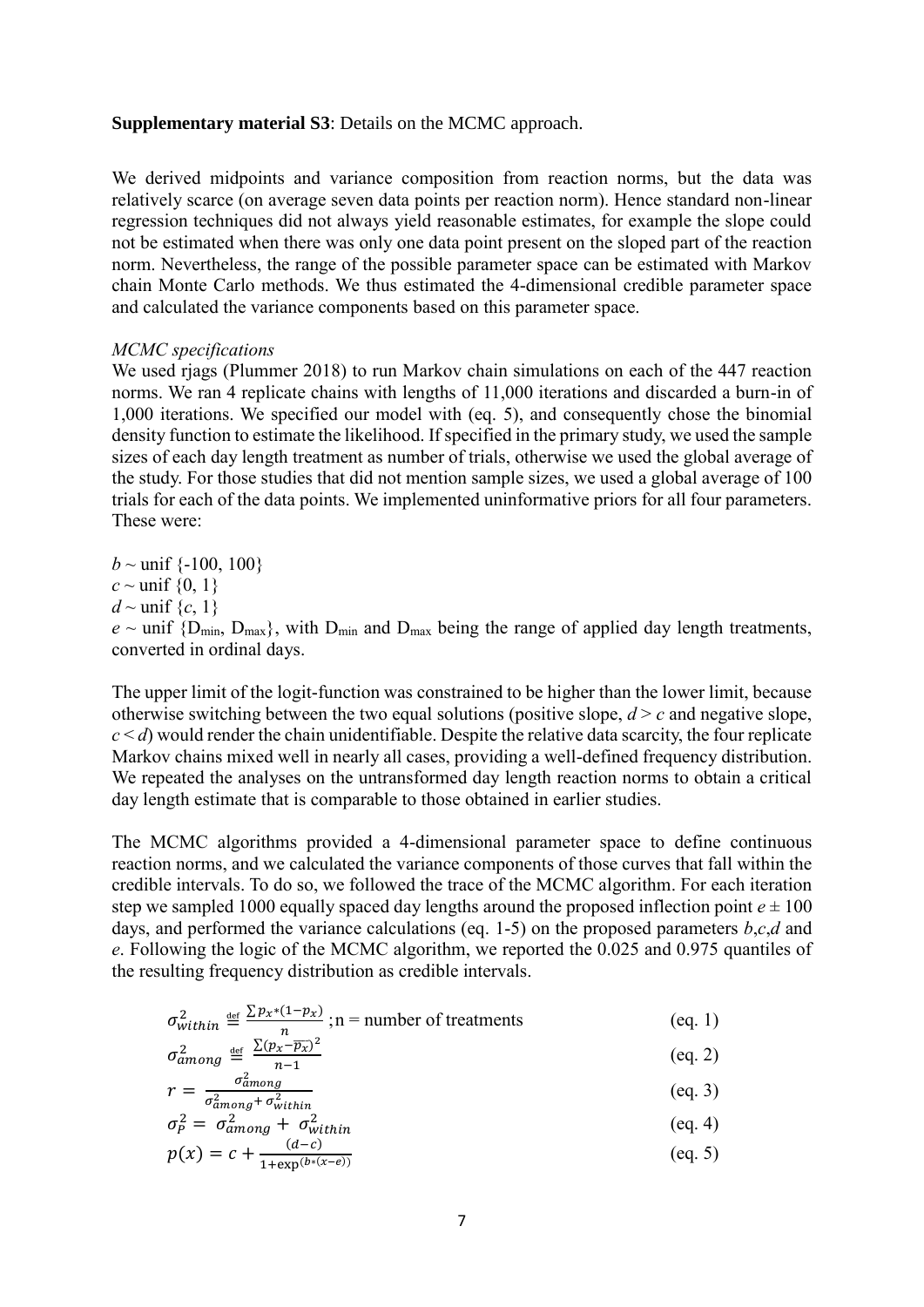

**Supplementary material S4**: Correlation of day length at winter onset with latitude. Grey line: linear prediction between 21 and 69°N, grey points = points outside this prediction.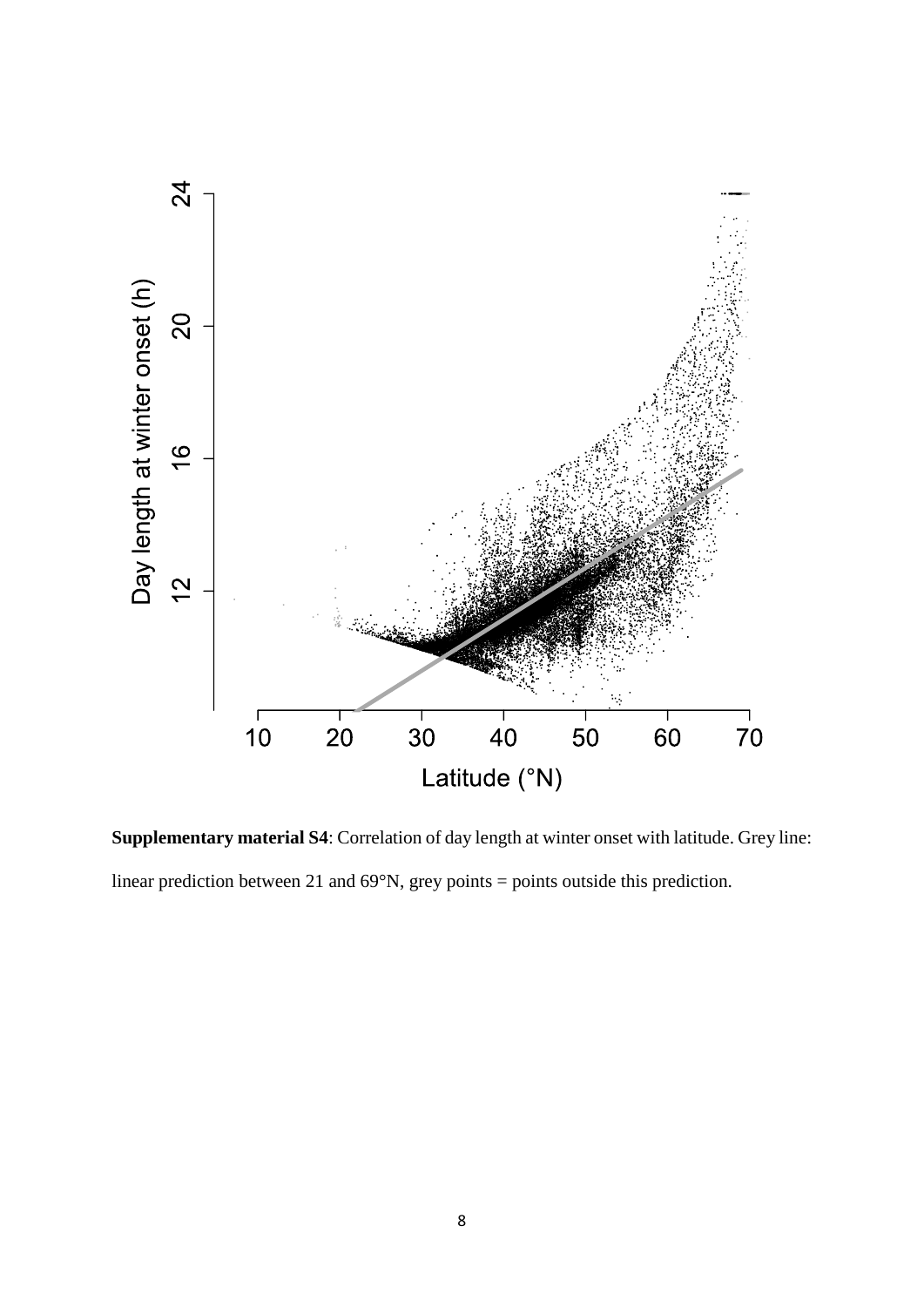

**Supplementary material S5. Correlation of mean diapause timing with latitude.** Each data point represents 1 reaction norm (425 in total), size of the points scales with credibility (credible interval range for reliable points in dark grey). The legend indicates the number of reaction norms per order.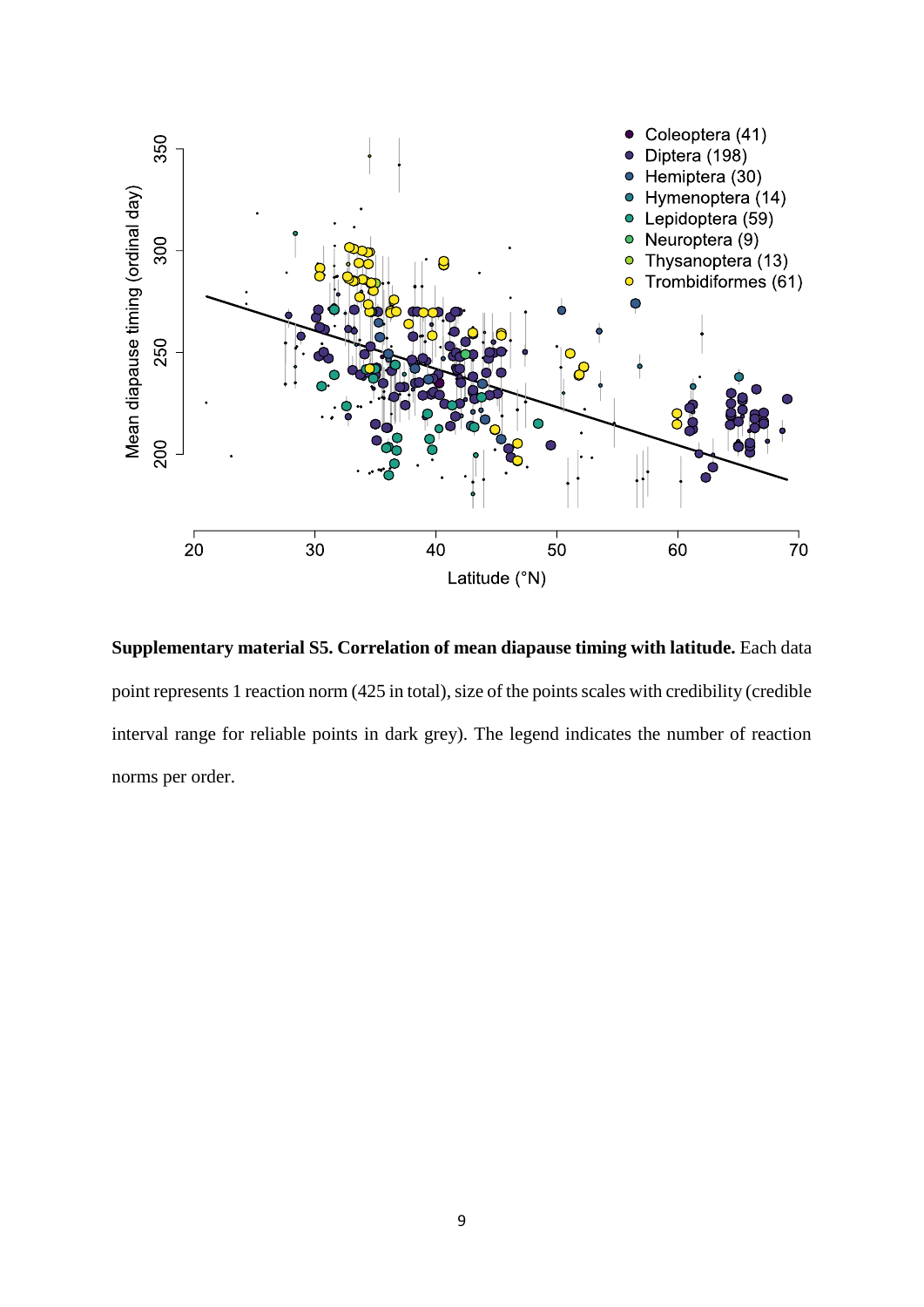

**Supplementary material S6: Sensitivity of the meta-analysis to threshold choice**. The meta-analysis was repeated for parameter choices between 0 and 15. Panel A shows  $R_{total}^2$  for model 1 (Mean diapause timing vs. mean winter onset), panel B for model 2 (variance composition vs. day length predictability).